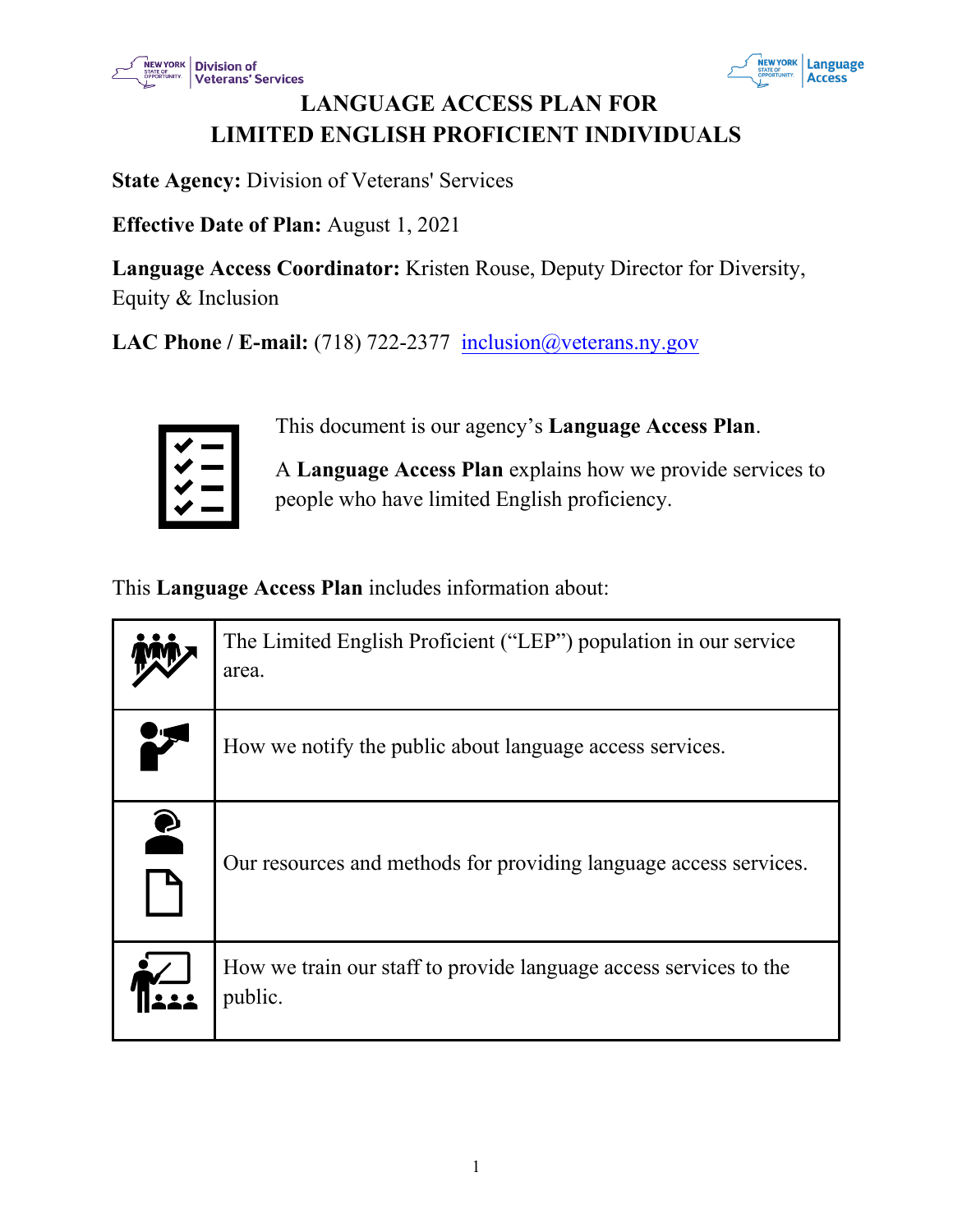





How we monitor language access services and respond to complaints.

# **Table of Contents**

| PART 2 – The Limited English Proficient Population in Our Service Area3      |  |
|------------------------------------------------------------------------------|--|
| PART 3 – Public Outreach About the Availability of Language Access Services4 |  |
|                                                                              |  |
|                                                                              |  |
|                                                                              |  |
|                                                                              |  |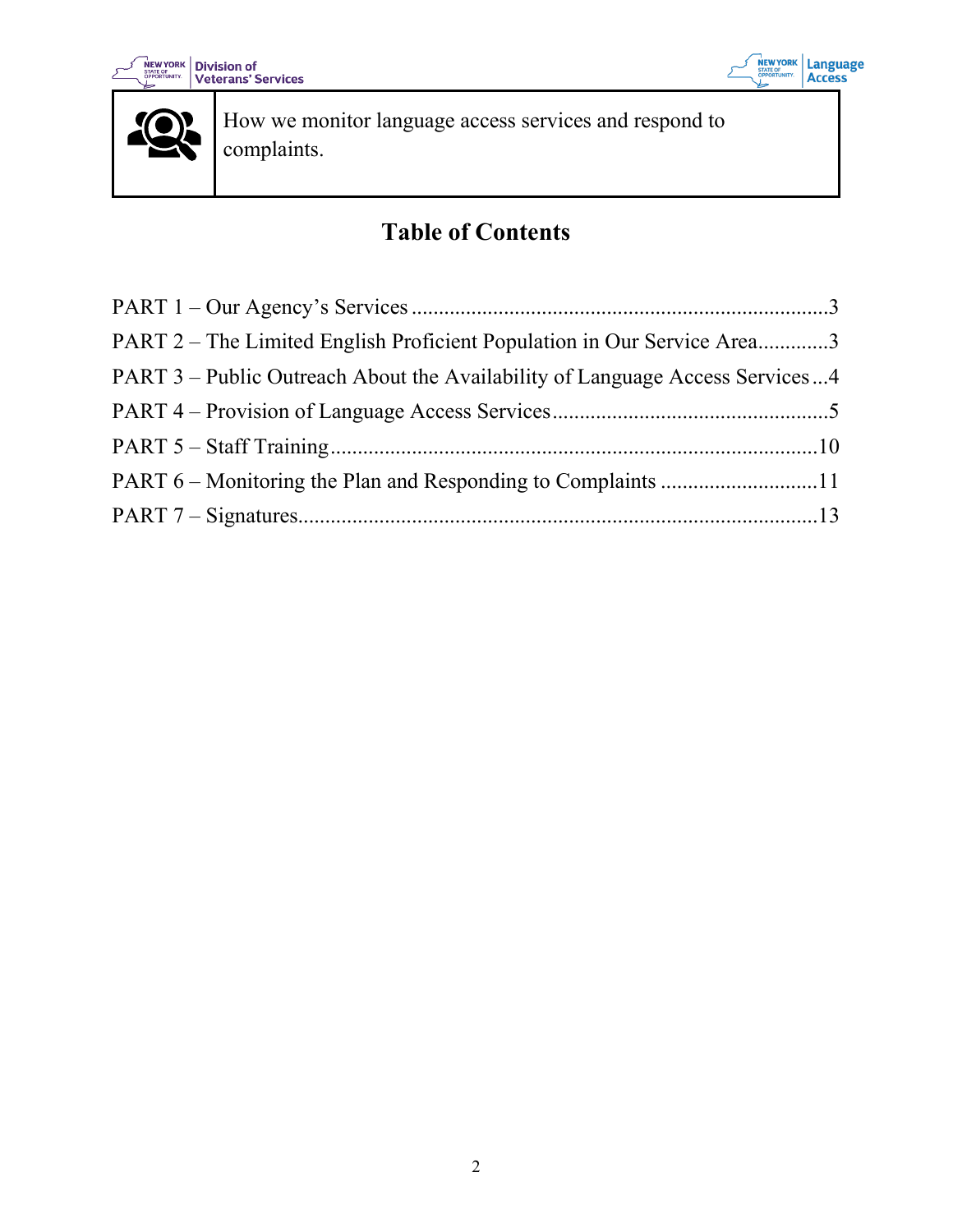



<span id="page-2-0"></span>

**We prepared this Language Access Plan ("Plan") to comply with Executive Order No. 26, as amended by Executive Order No. 26.1, which established New York's [Statewide](https://www.ny.gov/language-access-policy)  [Language Access Policy.](https://www.ny.gov/language-access-policy) [1](#page-2-2) This Plan explains how we make sure that Limited English Proficient ("LEP") individuals have meaningful access to agency services, programs, and activities.**

**In this Plan, LEP individuals are understood as people who do not speak English as their primary language and who have a limited ability to read, speak, write, or understand English.** 

#### **Our agency's services to the public include:**

The New York State Division of Veterans' Services provides New York State Veterans, members of the Armed Forces, and their dependents and survivors with veterans benefits counseling to help ensure that they receive the federal and state benefits available to them based on their or their family member's service in the Armed Forces of the United States. By virtue of serving in the armed forces of the United States, the veterans who the Division serves have had to demonstrate proficiency in English. While we may encounter spouses or dependents of veterans who have a limited English proficiency, the overwhelming majority of the Division's clients are English proficient. Additionally, the Division's core mission is connecting veterans with federal Veteran's Services benefits. The applications and documents used in this process are produced and provided by the federal Department of Veterans Affairs only in English.

# <span id="page-2-1"></span>**PART 2 – The Limited English Proficient Population in Our Service Area**

**Our agency uses U.S. Census data (including data from the American Community Survey) to determine the top ten languages most commonly spoken by LEP individuals in New York State.** 

<span id="page-2-2"></span><sup>1</sup> For additional information about our agency's obligations to provide language access services, please visit: <https://www.ny.gov/language-access-policy>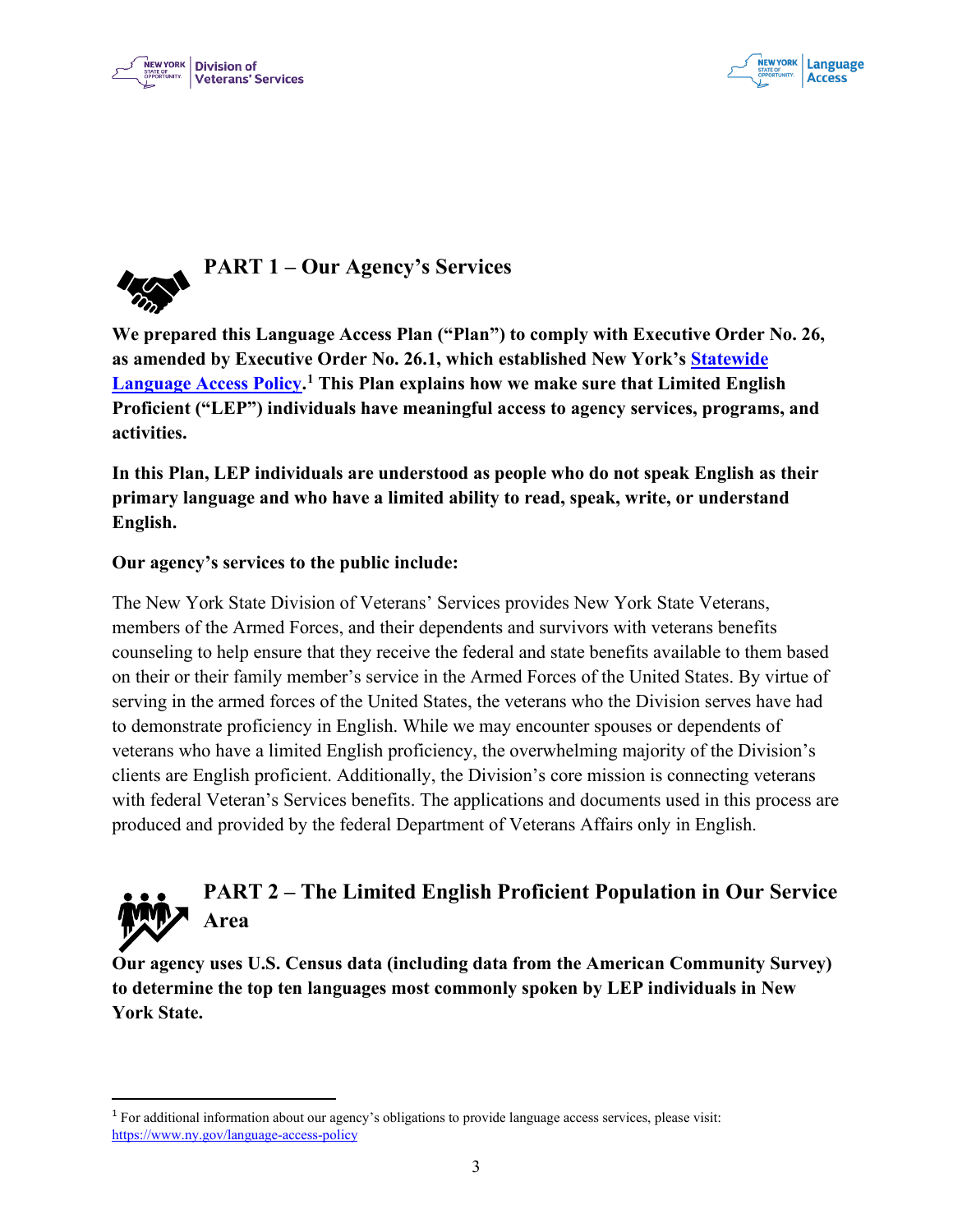



**The estimated total number of LEP individuals in our service area is:** Approximately 2.5 million LEP individuals in New York State.

**# Language Estimated Number of LEP Speakers** Spanish 1,201,322 Chinese 379,745 Russian 119,380 Yiddish 64,070 Bengali 64,020 Korean 55,506 | Haitian Creole 54,746 Italian 46,431 Arabic  $|40,781$ Polish 34,840

**The top ten languages spoken by LEP individuals in New York State are:**

Our agency will reassess the public's language needs at least every two years after the effective date of this Plan.

#### **Our agency tracks encounters with LEP individuals in the following ways:**

We require all staff to send an email listing the date, time and language spoken of calls made to the agency by LEP individuals. We also receive reports detailing the language access services provided by contracted vendors.



# <span id="page-3-0"></span>**PART 3 – Public Outreach About the Availability of Language Access Services**

**Our agency informs LEP individuals about their right to free language assistance services in the following ways, using at least the top ten languages shown in Part 2 of this Plan:** 

 $\boxtimes$  LEP individuals are directly informed by our staff

**In which ways?** In person and telephonically with the assistance of our contracted vendor and using the "I Speak" posters.

☒ Signs posted about language assistance services

 $\boxtimes$  In areas operated by the agency and open to the public

 $\Box$  Other (describe)

 $\boxtimes$  Information is published on our agency's website in at least the top ten languages spoken by LEP individuals in New York State

☒ Outreach and presentations at schools, faith-based groups, and other community organizations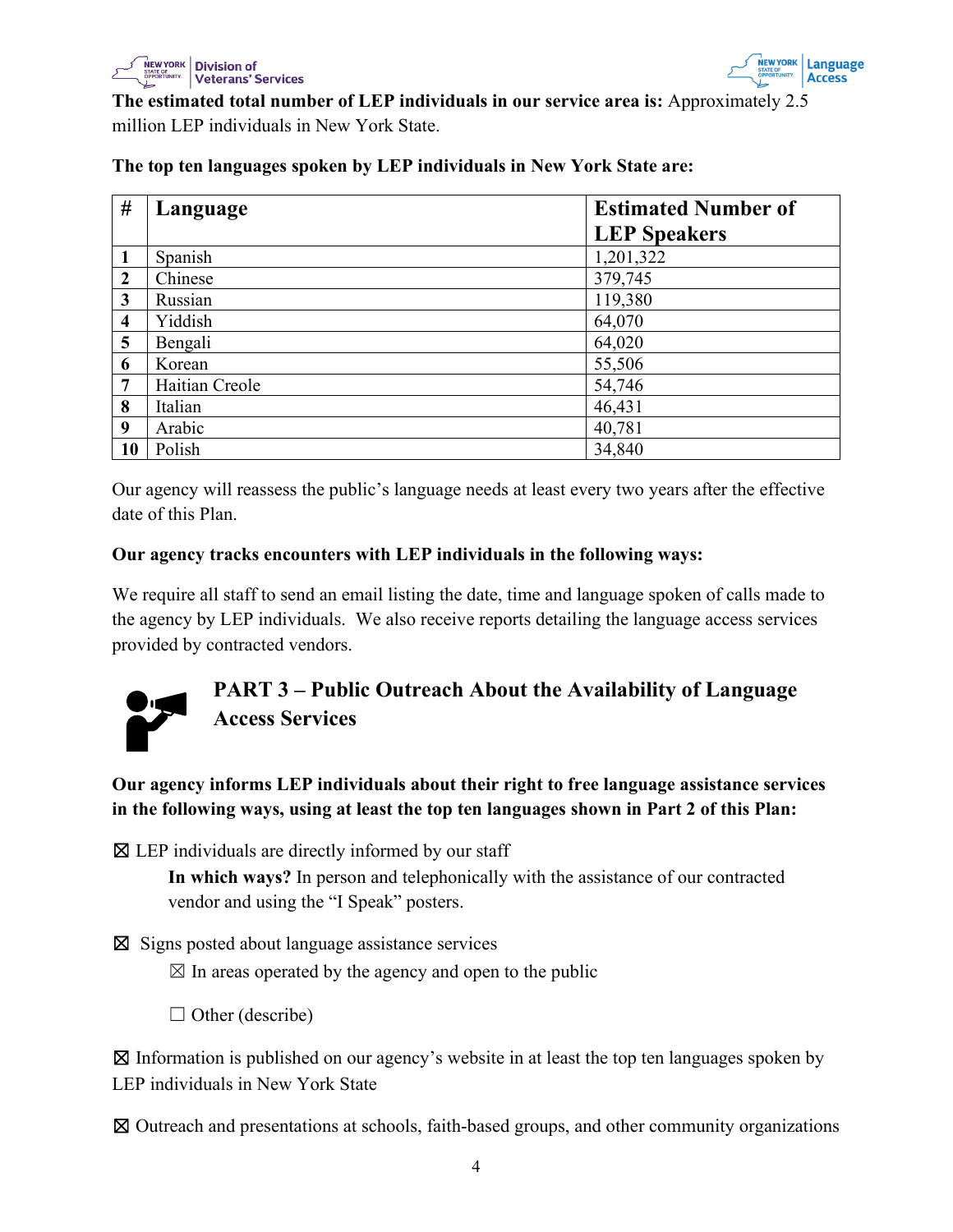



**What are the LEP populations targeted?** We do not target specific LEP populations but will provide language access services to those LEP individuals we encounter. For instance, language identification tools are displayed at public events to alert our audience of the availability of free language assistance services.

 $\Box$  Local, non-English language media directed at LEP individuals in their languages **What are the LEP populations targeted?**

 $\square$  Social media posts directed at LEP individuals in their languages

#### **What are the LEP populations targeted?**

 $\Box$  Telephonic voice menu providing information in non-English languages **In which languages?**

 $\Box$  Other (describe)



# <span id="page-4-0"></span>**PART 4 – Provision of Language Access Services**

#### **A. Determining the Need for Services**

#### **During** *in person* **encounters, our agency uses the following tools to determine whether an individual is LEP, and what their primary language is:**

þ "I Speak" posters or visual aids that provide information about free interpreting services in multiple languages

 $\boxtimes$  Reception staff make those determinations based on training and experience

 $\boxtimes$  Bilingual staff members, where available, assist in identifying LEP individual's language

 $\boxtimes$  Other (describe) Agency staff can also use the NYS Office of General Services (OGS) approved vendors to help identify an LEP individual's preferred language.

# **On** *telephone calls***, our agency uses the following tools to find out if an individual is LEP, and what their primary language is:**

 $\boxtimes$  Reception staff make those determinations based on training and experience

 $\boxtimes$  Bilingual staff members, where available, assist in identifying an LEP individual's language

- $\boxtimes$  Telephonic interpreting service
- $\Box$  Other (describe)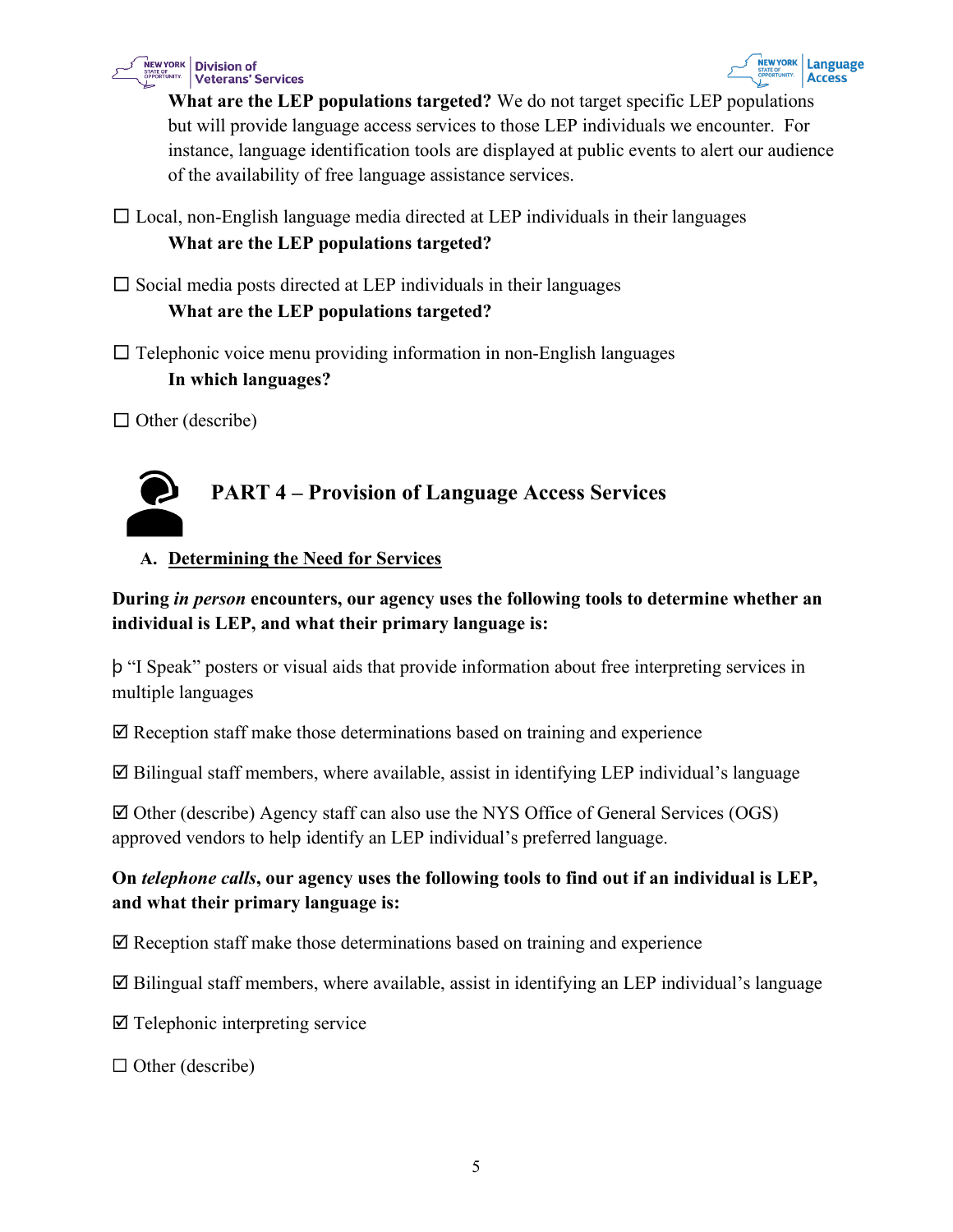



#### **Our agency's protocols for assessing whether an individual needs** *oral interpreting* **services in different service situations is as follows:**

 **During office in-person encounters:** "I Speak" signage is posted allowing LEP individuals to identify the language they speak. NYSDVS staff will then access interpreter services provided through an NYS OGS approved vendor.

 **At initial contact in the field:** All NYSDVS employees have the ability to access telephonic interpretation services by conference call with the LEP client to help identify language needs. Staff also have available the pocket size "I Speak" cards to point at the LEP individual's preferred language.

 **When speaking on the telephone:** All NYSDVS employees have the ability to access telephonic interpretation services by conference call with the LEP client to help identify language needs.

 **For pre-planned appointments with LEP individuals:** Preferred language is identified from the individual's client record. All NYSDVS employees also have the ability to access telephonic interpretation services by conference call with the LEP client to help identify language needs. In addition, staff have available the pocket size "I Speak" cards to point at the LEP individual's preferred language.

#### ☐ **Other (describe):**

# **Our agency records and maintains documentation of each LEP individual's language assistance needs as follows:**

All NYSDVS employees record the name, date, duration of the call and the language spoken and sends this information to the LAC coordinator via email. It is also documented in the LEP individual's client record maintained by NYSDVS. We also utilize the monthly vendors report that is sent to the agency.

#### **B. Oral Interpreting Services**

#### **Our agency has made the following resources available for oral interpreting requests:**

 $\Box$  Bilingual staff members who work directly with LEP individuals

# **Number of staff and languages spoken:**

- $\Box$  Bilingual staff members who provide oral interpreting services on a volunteer basis **Number of staff and languages spoken:**
- $\boxtimes$  Telephonic interpreting service

**Name of vendors:** Language Line, and potentially any other approved vendor under the NYS OGS Statewide Administrative Services Contract.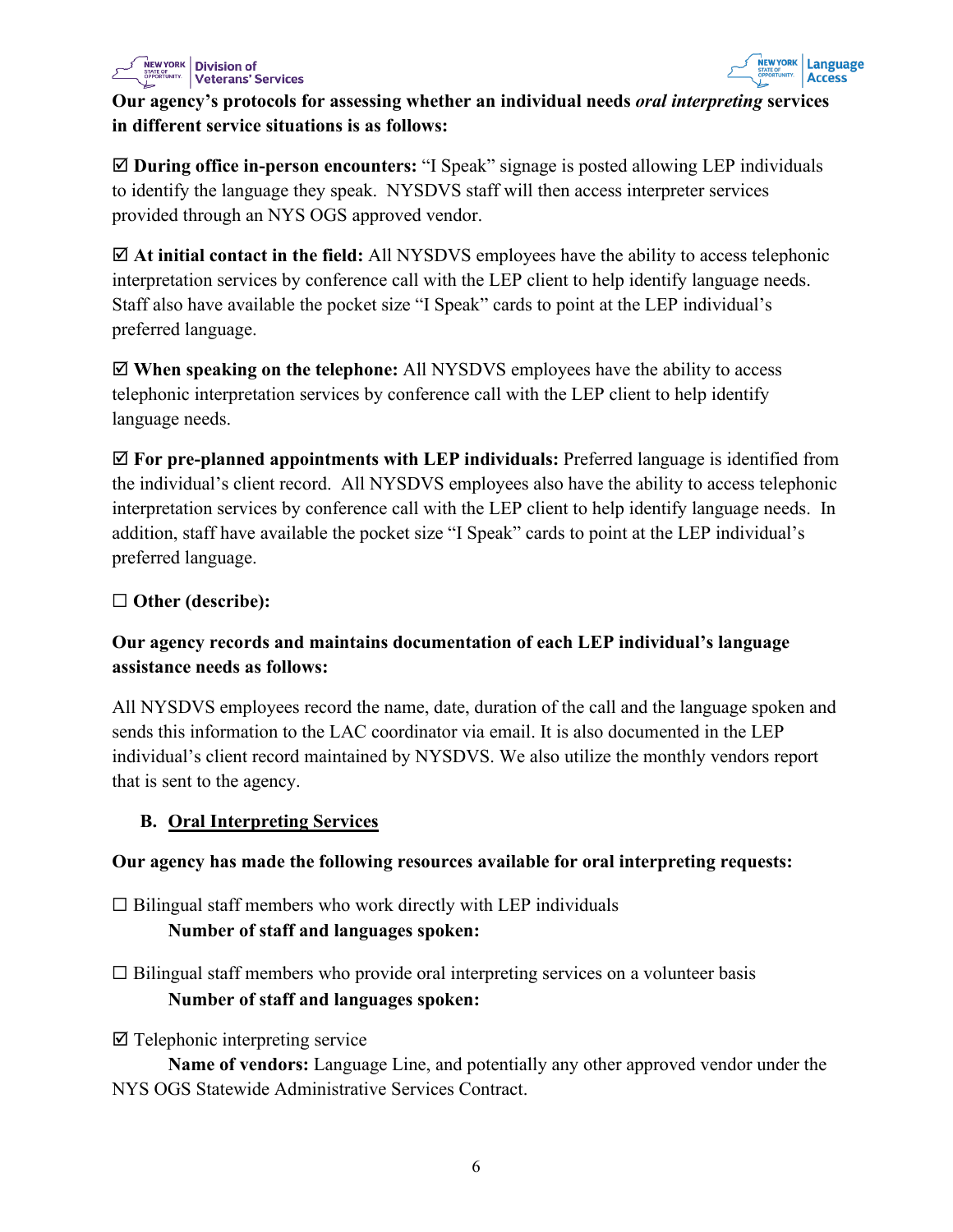



 $\Box$  Contracts or other arrangements with school and community organizations

**Number of staff and languages spoken:**

□ Other (Describe)

# **Our agency protocols for informing LEP individuals that free interpreting services will be provided and that they do not need to provide their own interpreters is as follows:**

 **During office in-person encounters:** "I Speak" signage is posted. This signage informs LEP individuals of the availability of free interpreting services. After the LEP individuals identify the language they speak, NYSDVS staff will then access interpreter services provided through an NYS OGS approved vendor.

 **At initial contact in the field:** All NYSDVS employees have the ability to access telephone interpretation services by conference call with the LEP client to help identify their language needs and inform the client of the availability of free interpreting services. Staff also have available the pocket size "I Speak" cards which inform LEP individuals of the availability of free interpreting services and allows LEP individuals to point out their preferred language.

 **When speaking on the telephone:** All NYSDVS employees have the ability to access telephonic interpretation services by conference call with the LEP client to identify their language access needs and help inform them of the availability of free interpreting services.

 **For pre-planned appointments with LEP individuals:** For appointments, LEP individuals have already been informed of the availability of free interpreting services and the preferred language is identified from the individual's client record. All NYSDVS employees also have the ability to access telephonic interpretation services by conference call with the LEP client to help identify their language needs. In addition, staff have available the pocket size "I Speak" cards which informs LEP individuals of the availability free interpreting services and allows them to point out their preferred language.

#### ☐ **Other (describe):**

#### **Our agency's protocols for obtaining interpreting services in a timely manner is as follows:**

We have a direct telephone number to connect with our NYS OGS approved language interpretation vendors. Staff are provided all necessary information to promptly access these services.

# **If an LEP individual insists on using a family member, friend, or other person as an interpreter, our protocols for deciding whether to accept or decline such an arrangement is as follows:**

LEP individuals that come into contact with our agency are informed of the availability of free interpreting services. Generally, an LEP individual may not use a family member, friend, or a minor as an interpreter. However, **during emergencies** an LEP individual is permitted to use a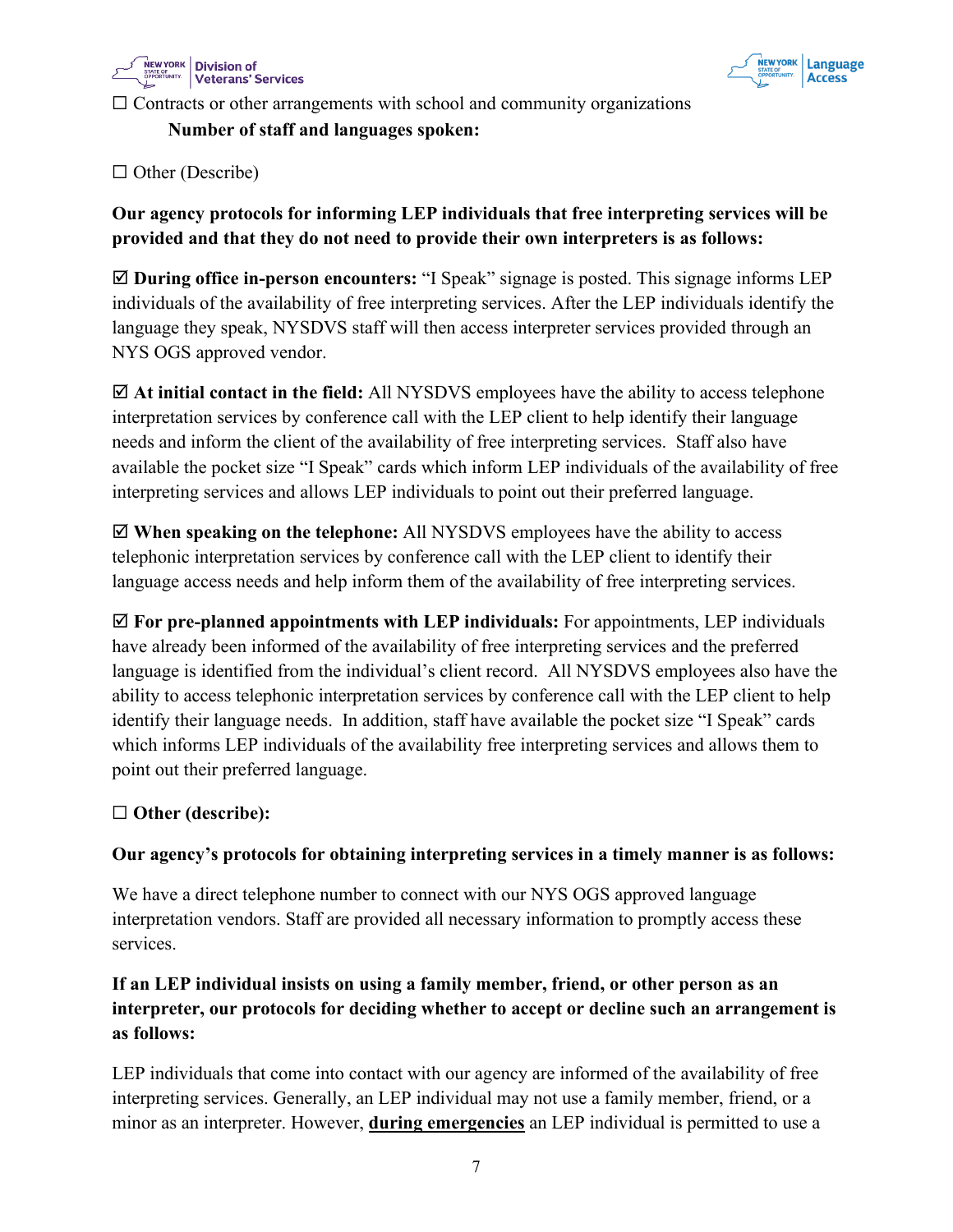

minor, a family member or friend as an interpreter. Upon request, an LEP individual may also be permitted to use a minor, a family member or friend as an interpreter for routine matters, such as asking the location of the office, hours of operation or rescheduling an appointment. Where the interaction with the LEP individual occurs at the agency's office, and an individual is permitted to use an interpreter of his or her choosing, he or she must fill out a written consent/waiver form.

Where an LEP individual is engaged in official business with the agency, the agency provides an independent interpreter at all times. An LEP individual will not be permitted to use an independent interpreter of his or her choosing when filling out applications or when involved in other legal matters.

# **Our agency provides information to all staff members who have contact with the public about how to obtain oral interpreting services. Our protocol in this regard is as follows:**

Our staff is informed of available language access services and the necessary steps to contact them through the mandatory annual Language Access training on the Statewide Learning Management System and NYSDVS based training.

### **The agency's Language Access Coordinator ("LAC") maintains a list of oral interpreting resources that are available to staff. This resource list includes:**

- ☒ Names and contact information for all resources
- $\Box$  Names and locations of staff members who are available to act as interpreters or provide services directly in an LEP individual's primary language
- ☒ Languages in which each interpreter or service is qualified
- ⊠ Procedures for accessing each interpreter or service

# **Our agency records and maintains documentation of oral interpreting services provided to LEP individuals at each encounter. Our protocol in this regard is as follows:**

As a part of the LEP individual's client record in our case management system, NYSDVS records and maintains digital documentation of an LEP individual's language need.

#### **Cultural Competence and Confidentiality**

#### **Our agency makes sure interpreters are culturally competent[2](#page-7-0) in the following ways:**

Where DVS utilizes independent interpreting services, that vendor will implement quality assurance standards to guarantee that its interpreters are trained and are linguistically and culturally competent.

<span id="page-7-0"></span><sup>2</sup> Cultural Competence is defined as *a set of congruent behaviors, attitudes, and policies that come together in a system or agency or among professionals that enables effective interactions in a cross-cultural framework.* U.S. Department of Health and Human Services, Office of Minority Health. 2000. Assuring Cultural Competence in Health Care: Recommendations for National Standards and an Outcomes-Focused Research Agenda. Extracted from: [https://minorityhealth.hhs.gov/Assets/pdf/checked/Assuring\\_Cultural\\_Competence\\_in\\_Health\\_Care-1999.pdf](https://minorityhealth.hhs.gov/Assets/pdf/checked/Assuring_Cultural_Competence_in_Health_Care-1999.pdf)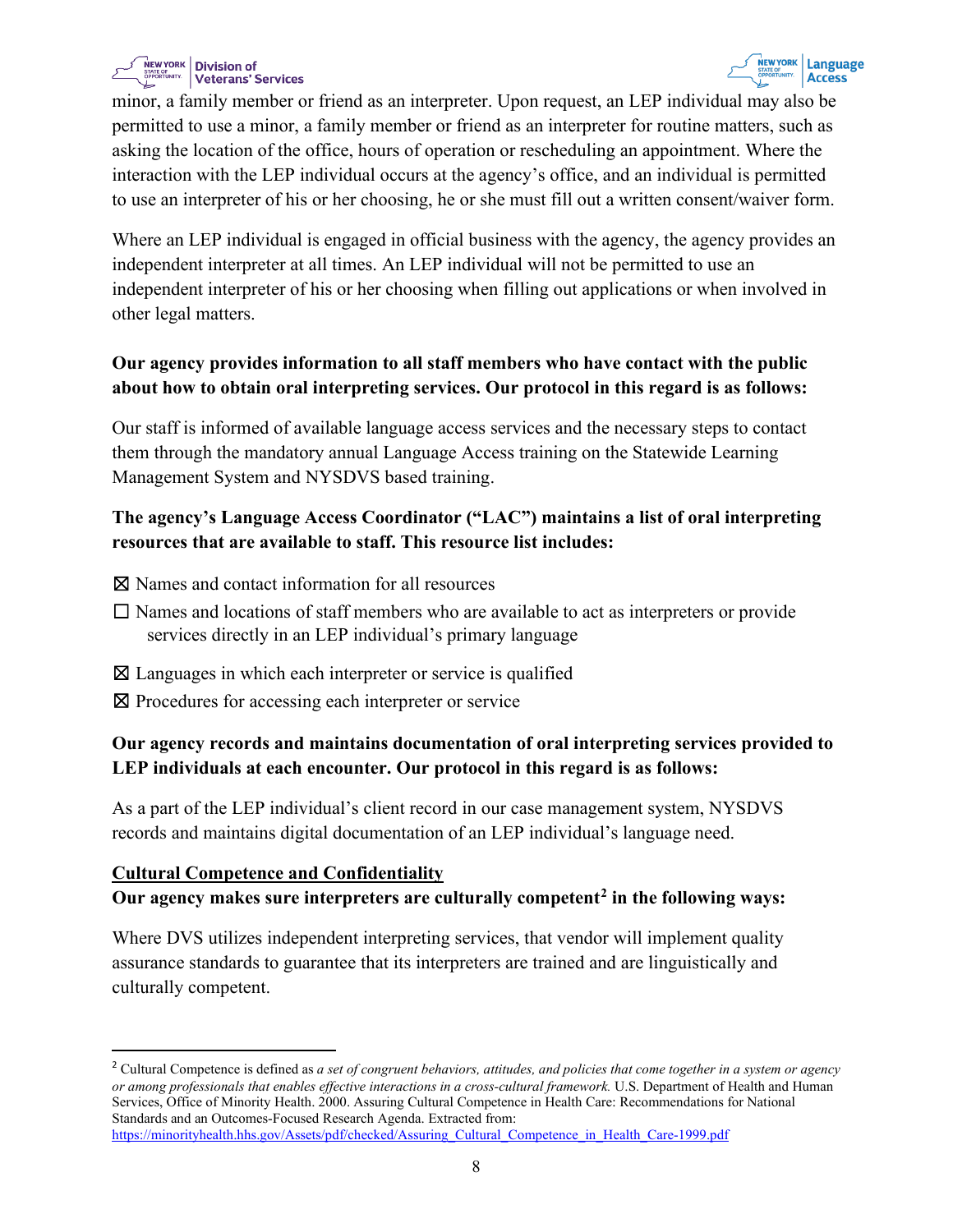



#### **Our agency makes sure interpreters follow state and federal confidentiality protocols in the following ways:**

Training provided to staff addresses the importance of confidentiality. Furthermore, independent interpreters will enforce standards of confidentiality in accordance with NYS Law.

#### **C. Translations of Documents**

**At least every two years after the effective date of this Plan, our agency determines and reassesses vital documents (including website content) that must be translated. This process is accomplished in the following ways:**

The LAC, in conjunction with Division staff input, reviews changes to existing documents, as well as new publications to determine if a document is vital and must therefore be translated. This review occurs at least bi-annually.

### **Our agency's process for making sure documents are written in plain languag[e3](#page-8-0) before they are translated into other languages is as follows:**

Documents are typically reviewed by Departmental heads and the legal team for plain language prior to being sent for translation.

#### **Our agency has the following resources available for translation of documents:**

☒ Contracts with vendors for translation services

**Names of vendors/languages:** Language Line and potentially any other vendor under the OGS Statewide Administrative Services Contract.

 $\Box$  Contracts or other arrangements with schools and community organizations **Names of schools/organizations and languages:**

 $\Box$  Translation of documents by bilingual staff members

 $\Box$  Other (describe)

# **The agency's Language Access Coordinator ("LAC") maintains a list of translation resources that are available to staff. This resource list includes:**

- ☒ Names and contact information for all resources
- $\Box$  Names and locations of staff members who are available to provide translations of documents
- $\boxtimes$  Languages in which each translation service is qualified
- ☒ Procedures for accessing each translation service

<span id="page-8-0"></span><sup>&</sup>lt;sup>3</sup> The [Plain Writing Act of 2010](https://www.govinfo.gov/app/details/PLAW-111publ274) defines plain language as writing that is clear, concise, well-organized, and follows other best practices appropriate to the subject or field and intended audience. Extracted from: [https://www.govinfo.gov/app/details/PLAW-](https://www.govinfo.gov/app/details/PLAW-111publ274)[111publ274](https://www.govinfo.gov/app/details/PLAW-111publ274)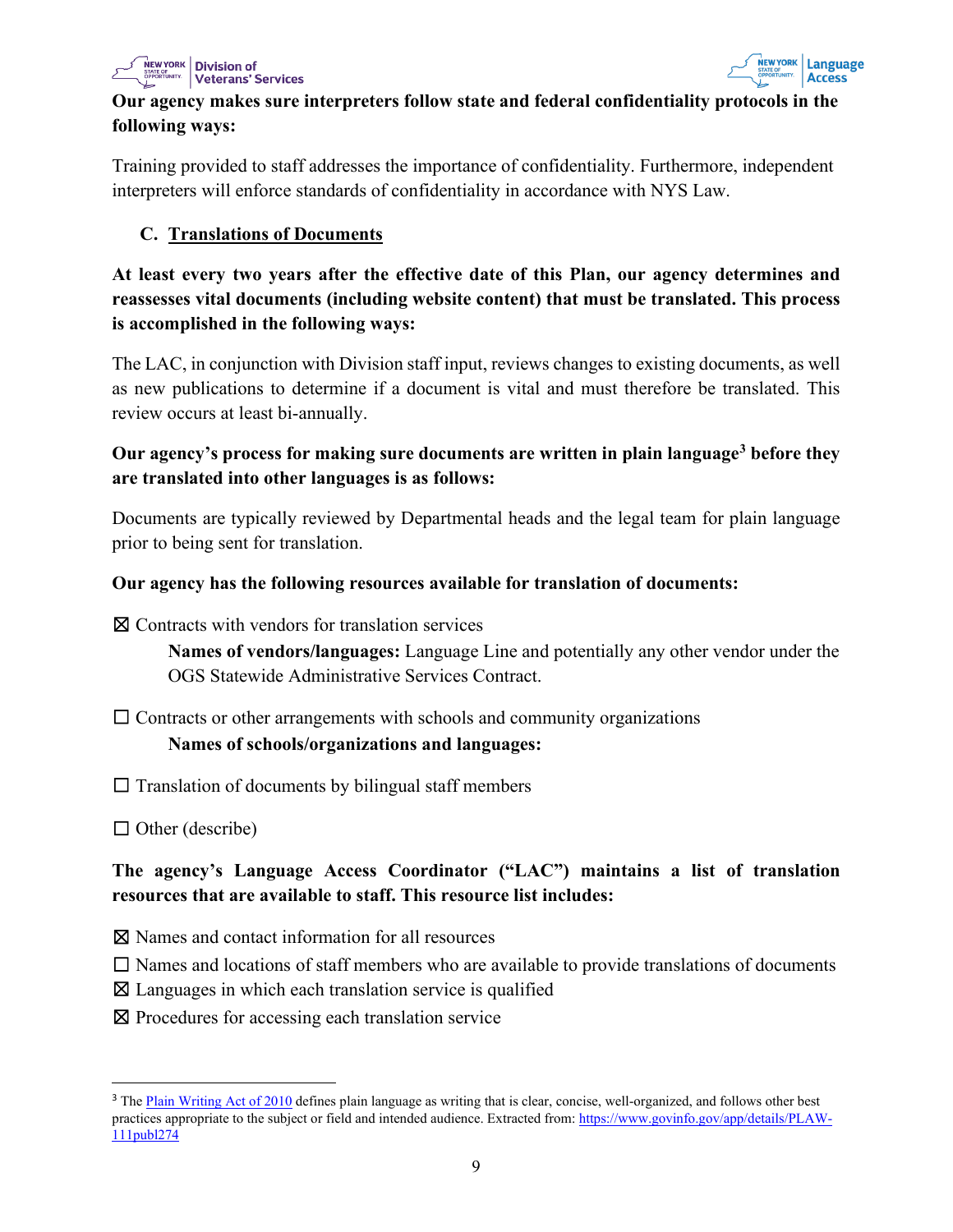



#### **Our agency translates documents that LEP individuals submit in their primary languages in a timely manner. Our protocol in this regard is as follows:**

NYS DVS will submit documents to the approved OGS vendor requesting a three-day deadline for the vendor to provide the translated document**.**

**The following non-exhaustive list of documents are currently translated by our agency in the languages indicated:**

- *AR: Arabic*
- *BE: Bengali*
- *CH: Chinese*
- *HA: Haitian-Creole*
- *IT: Italian*
- *KO: Korean*
- *PO: Polish*
- *RU: Russian*
- *SP: Spanish*
- *YI: Yiddish*

|                                                        | <b>Top Ten Languages</b> |              |              |              |              |              |              |              |              |              |
|--------------------------------------------------------|--------------------------|--------------|--------------|--------------|--------------|--------------|--------------|--------------|--------------|--------------|
| <b>Name</b>                                            | <b>AR</b>                | <b>BE</b>    | <b>CH</b>    | HA           | IT           | <b>KO</b>    | PO           | RU           | SP           | YI           |
| <b>Blind Annuity</b><br>Application                    | $\checkmark$             | $\checkmark$ | ✓            | $\checkmark$ | $\checkmark$ | $\checkmark$ | $\checkmark$ | $\checkmark$ | $\checkmark$ | $\checkmark$ |
| Gold Star Parent<br>Application                        | $\checkmark$             | $\checkmark$ | ✓            | $\checkmark$ | $\checkmark$ | ✓            | $\checkmark$ | $\checkmark$ | $\checkmark$ | $\checkmark$ |
| Supplemental<br><b>Burial Allowance</b><br>Application | $\checkmark$             | $\checkmark$ | $\checkmark$ | $\checkmark$ | $\checkmark$ | $\checkmark$ | $\checkmark$ | $\checkmark$ | $\checkmark$ | $\checkmark$ |
| <b>NYSDVS</b> Form<br>$SBA-1$                          | $\checkmark$             | $\checkmark$ | $\checkmark$ | $\checkmark$ | $\checkmark$ | $\checkmark$ | $\checkmark$ | $\checkmark$ | $\checkmark$ | $\checkmark$ |

New documents identified for translation after the signing of this Plan and before the 2-year reassessment will be translated in a timely manner.

#### **The process for ensuring that translations are accurate and incorporate commonly used words is as follows:**

NYSDVS, through its vendor, will ensure that accuracy and proofing/editing for correctness are a component of the translation services provided by any vendor under contract as part of the publication process.

<span id="page-9-0"></span>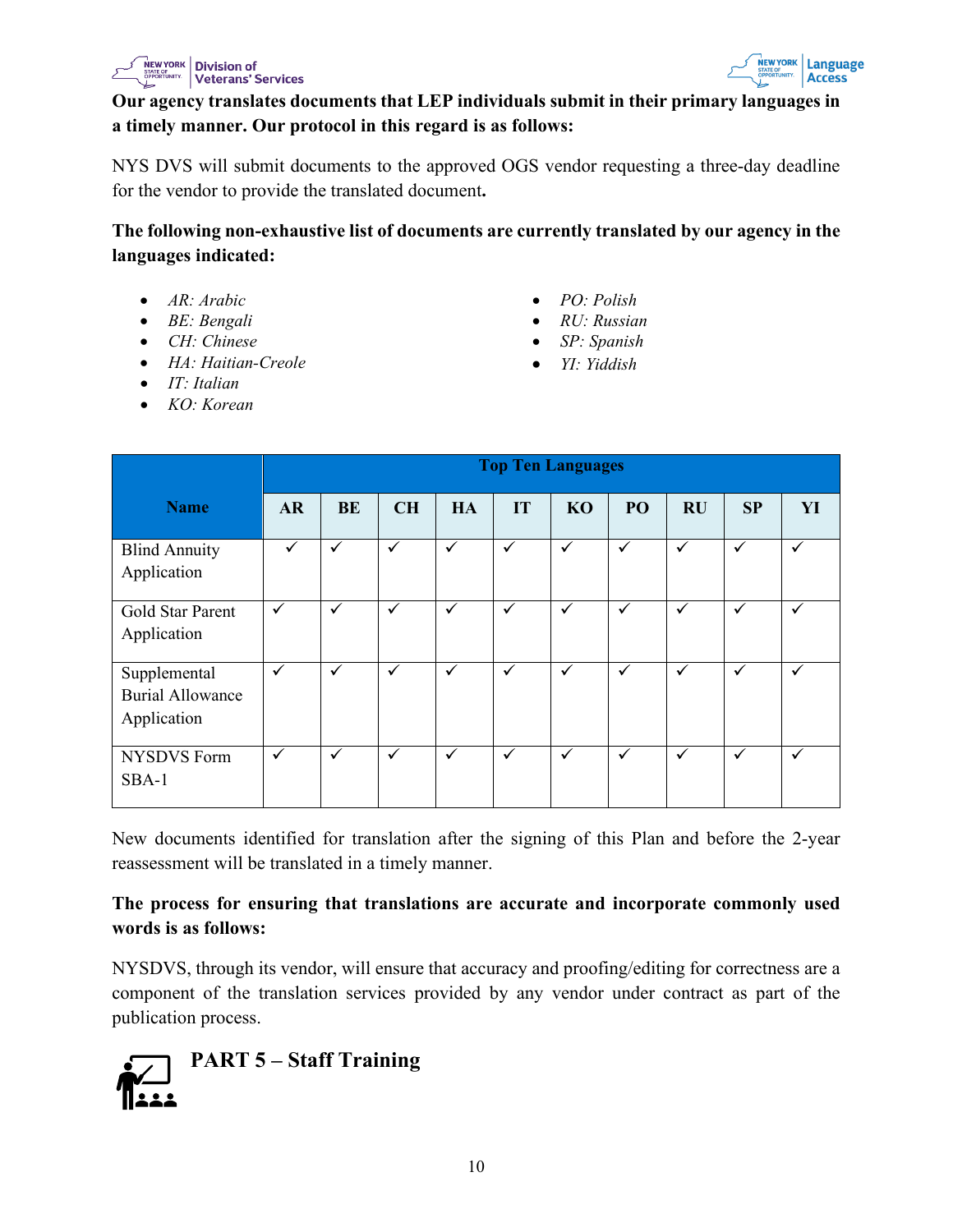



**The person in the agency who is responsible for training staff in language access services is:** Kristen Rouse, Deputy Director for Diversity, Equity & Inclusion.

#### **The staff training includes the following components:**

- ☒ The agency's legal obligations to provide language access services
- ☒ The agency's resources for providing language access services
- ⊠ How to access and work with interpreters
- $\boxtimes$  Cultural competence and cultural sensitivity
- ☒ How to obtain translation services
- ☒ Maintaining records of language access services provided to LEP individuals

#### **The methods and frequency of training are as follows:**

Training is provided to staff every year, with refreshers as needed. The training contains information on how to contact interpreting services, confidentiality and cultural sensitivity. Additionally, handouts and other written materials are provided to newly hired staff. Staff is also required to complete GOER training.

# <span id="page-10-0"></span>**PART 6 – Monitoring the Plan and Responding to Complaints A. Monitoring**

#### **Our agency's Language Access Coordinator ("LAC") will monitor implementation of the Plan to make sure we are in compliance. Our protocols in this regard are as follows:**

Field supervisors will include compliance with the agency's Language Access Plan on the field visit report that is filed after each field office visit. Field offices are generally visited by supervisors at least once every 90 days.

#### **B. Complaints**

**We provide information to the public in at least the top ten most commonly spoken non-English languages in the state, advising members of the public of their right to file a complaint if they feel that they have not been provided adequate language access services or have been denied access to services because of their limited English proficiency. We do not retaliate or take other adverse action because an individual has filed a language access complaint.** 

#### **We display information on the right to file a complaint, and the procedures for filing a complaint, in the following manner:**

 The standardized complaint forms, along with the procedures for filing a complaint, are available in all ten languages in our public offices upon request. They are also available for download or online submission through our website. Additionally, information on the right to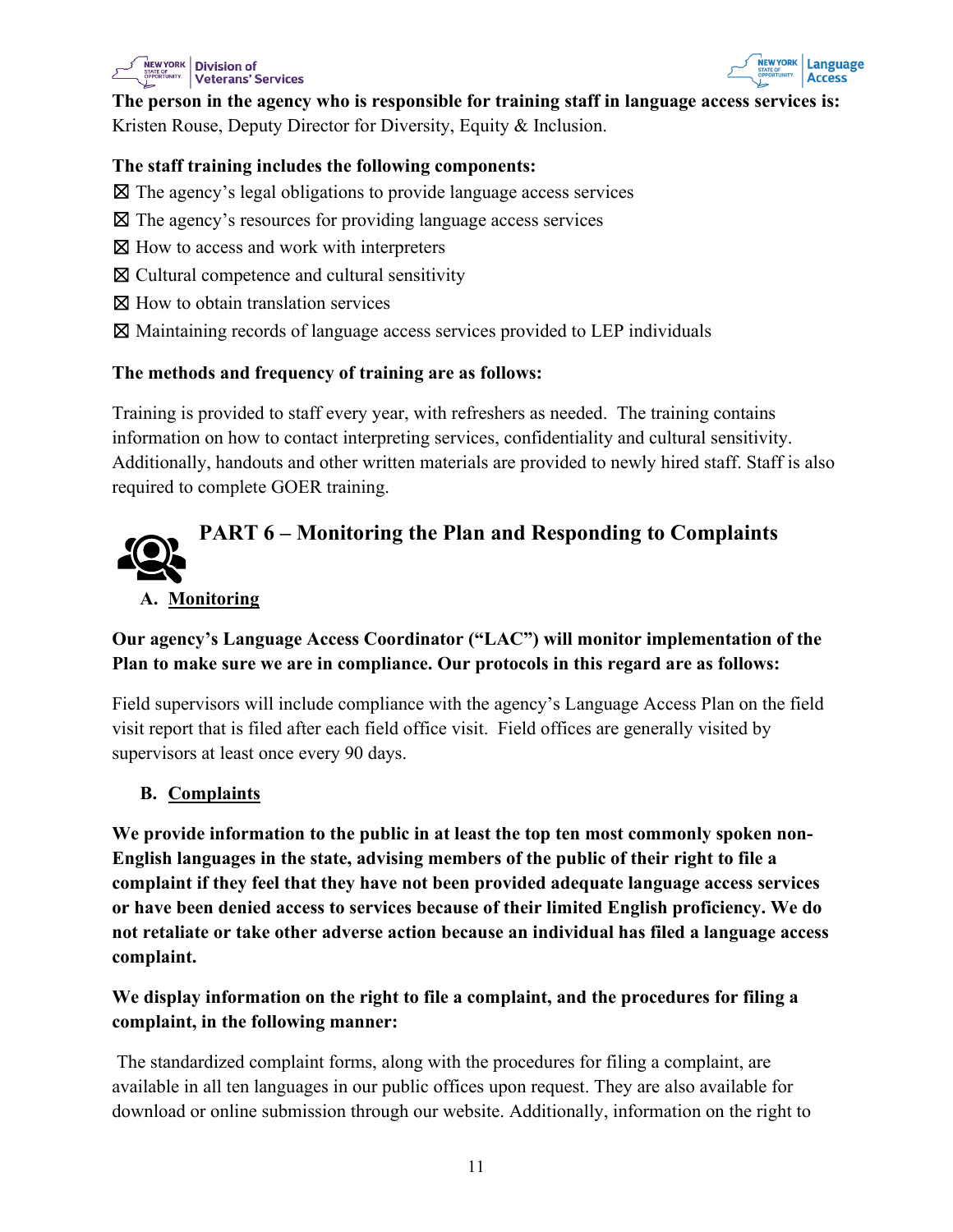



file a complaint is posted in the top ten languages on our website and in our offices in areas where it can be easily seen by the public.

#### **We handle complaints made to the agency regarding the provision of language assistance services in the following manner:**

All complaints received regarding language assistance services are submitted to the agency's LAC within 48 hours of receipt. Then the LAC will thoroughly investigate the complaint, meet with staff and contact the person(s) making the complaint. The LAC should determine what appropriate action should be taken. This process should take no longer than 5 to 7 days.

<span id="page-11-0"></span>All complaints must be forwarded in a timely manner to the Statewide Language Access Coordinator.